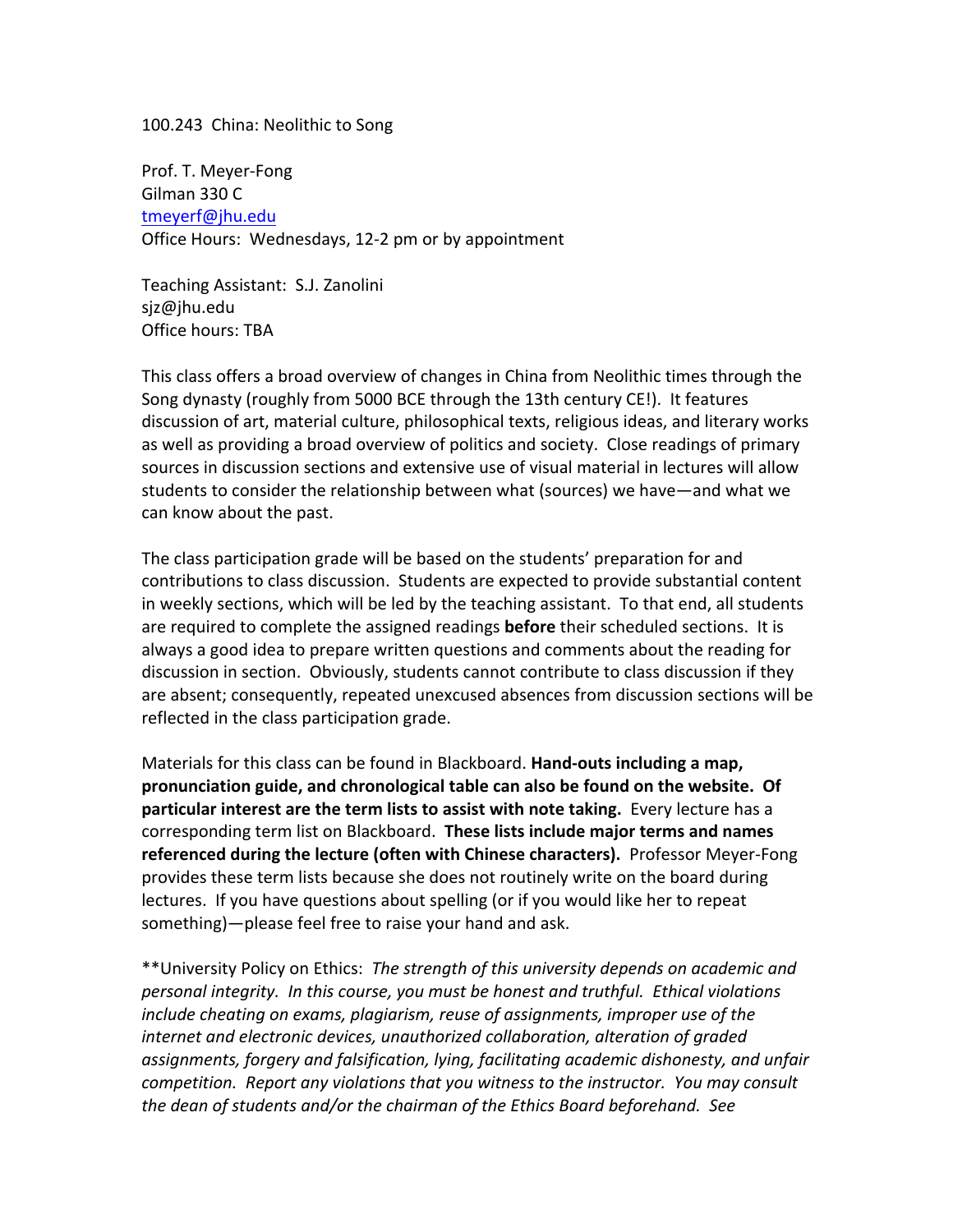### *http://ethics.jhu.edu for more information*.

Professor Meyer-Fong is aware that many students experience anxiety, depression, and other emotional challenges. The Office of Student Life offers support services to students under stress. If you would like to speak to a professional counselor, please visit the campus Counseling Center. Information is available on the Counseling Center's website:

https://studentaffairs.jhu.edu/counselingcenter/

Please Note: Papers should be submitted on Blackboard via Turnitin. All papers must be submitted before class on the date they are due. Unexcused late papers will be penalized 3 points per day (A becomes A-). In the case of illness, emergency, or deadline conflicts, **please request an extension from the instructor as early as is feasible**. If you require accommodation, please communicate this as soon as possible.

Required books are all available at the JHU bookstore and on two-hour reserve.

### Required Books:

**Valerie Hansen,** *The Open Empire***.** This textbook supports lectures with an overview of important historical events and trends. Weekly assignments in *Open Empire* are thus indicated in conjunction with the lectures rather than section. Information from the textbook may also be useful to students as they prepare their papers or to support a deeper understanding of the readings assigned for discussion sections.

# **Robert Ford Campany,** *A Garden of Marvels: Wonder Tales from Early Medieval China***. Nicholas Tackett,** *The Origins of the Chinese Nation***.**

These two books will be discussed in section. Additionally, the first will be central to one of the assigned papers. The second will be addressed in the context of the take-home final exam.

### **All other assigned readings are available via E-Reserves.**

## **Grading:**

Primary Source Paper #1 (2-3 pp.): 10% Primary Source Paper #2: (5-6 pp.) 20% Group Presentation on Warring States Philosophers: 10% Professional Development for Public History: 20% Take home Final Exam (due on the official final exam date for class): 20% Weekly Questions x 10: 10% Class Participation: 10%

Please note: this course includes multiple graded assignments. No single assignment is weighted at more than 20% of the grade. A grading rubric and conversion between letter and number grades can be found in Blackboard.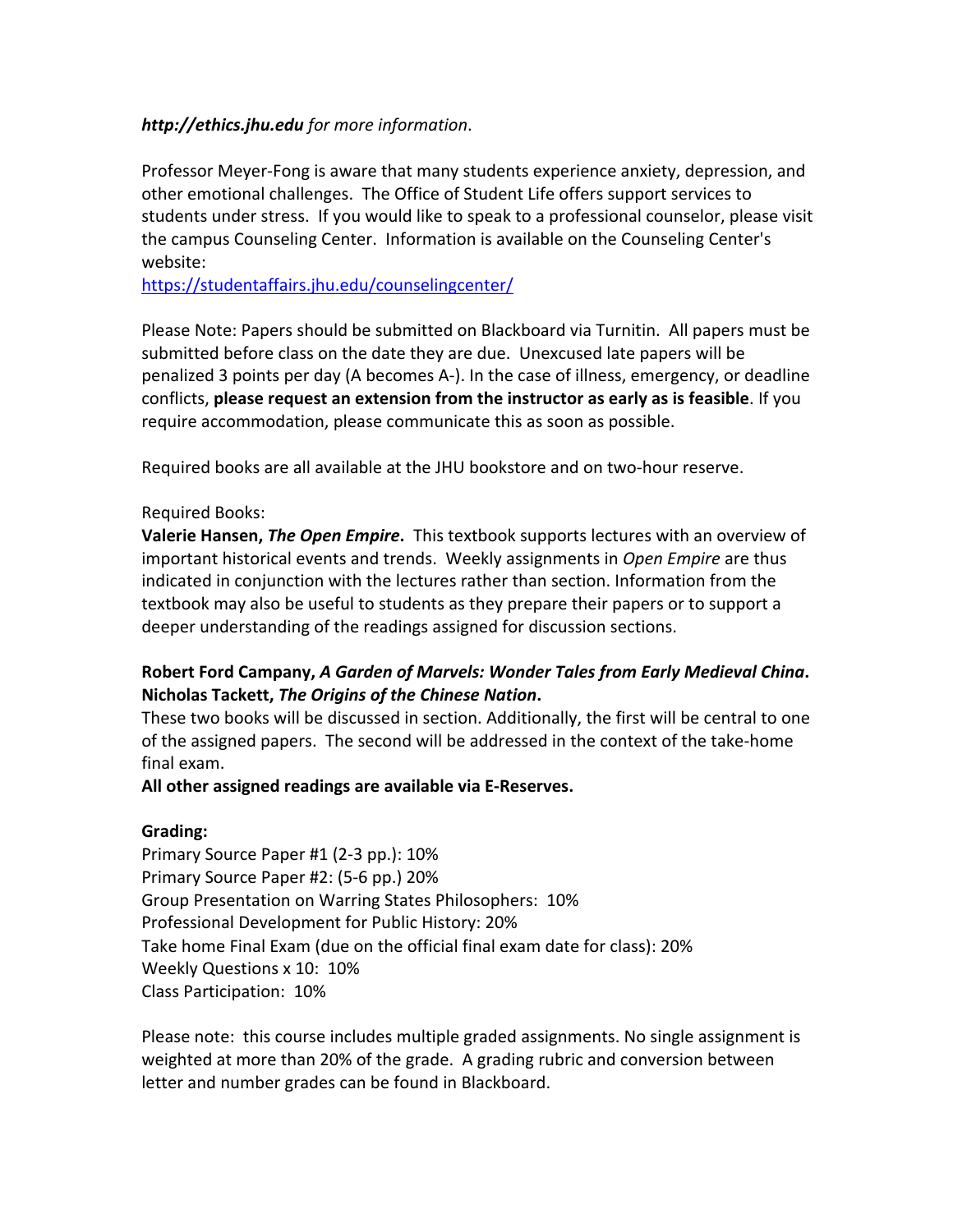Lecture and Reading Schedule Week I: Starting Points

- 1.24 Ways of Knowing the Ancient Past
- 1.26 Postcards from Early China: Time, Space, and Language
- 1.28 Sections: Can *things* tell stories? Reading: David Keightley, "Archaeology and Mentality: the Making of China," *Representations* 18, Spring 1987, 91-117. Explore this Neolithic Tomb. Imagine that you are an archaeologist seeking to explain the materials uncovered at Dawenkou. Be prepared to raise questions and discuss.

https://depts.washington.edu/chinaciv/archae/2dwkmain.htm

## Week II Debating Ancient History—the Limits of Knowledge

Reading: *Open Empire*, ch. 1

- 1.31 The (Chinese?) Neolithic: Before Written Language Reference: Reference: Li Feng, *Early China: A Social and Cultural History*, 15-40.
- 2.2 The First Dynasties: Archaeology, History, and Myth
- 2.4 Discussion: The Debate Over Origins

Reading:

Andrew Lawler, "Founding Dynasty or Myth," *Science*, 8/21/09, vol. 325, p. 934.

Liu, Li, and Hong Xu (2007). Rethinking Erlitou: Legend, History and Chinese Archaeology. *Antiquity* 81: 886-901.

Robert L. Thorp (1991), "Erlitou and the Search for the Xia," *Early China* 16, 1-38.

Sima Qian, *Grand Scribe's Records*—(Basic Annals, section on Xia).

### Week III The Ritual State—Reading Bones from the Shang

Reading: *Open Empire*, ch. 2

2.7 Oracle Bones and the Discovery of History

### 2.9 **Guest Lecture, Daniela Wolin, PhD**

2.11 Deciphering Oracle Bones: Ritual and Writing Reading:

Ebrey, *Chinese Civilization: A Sourcebook*, "Late Shang Divination Records," 3-5. Keightley, *The Ancestral Landscape*, 1-16, 55-79, 121-129. Explore the tomb of Fu Hao on this website. https://depts.washington.edu/chinaciv/archae/2fuhmain. htm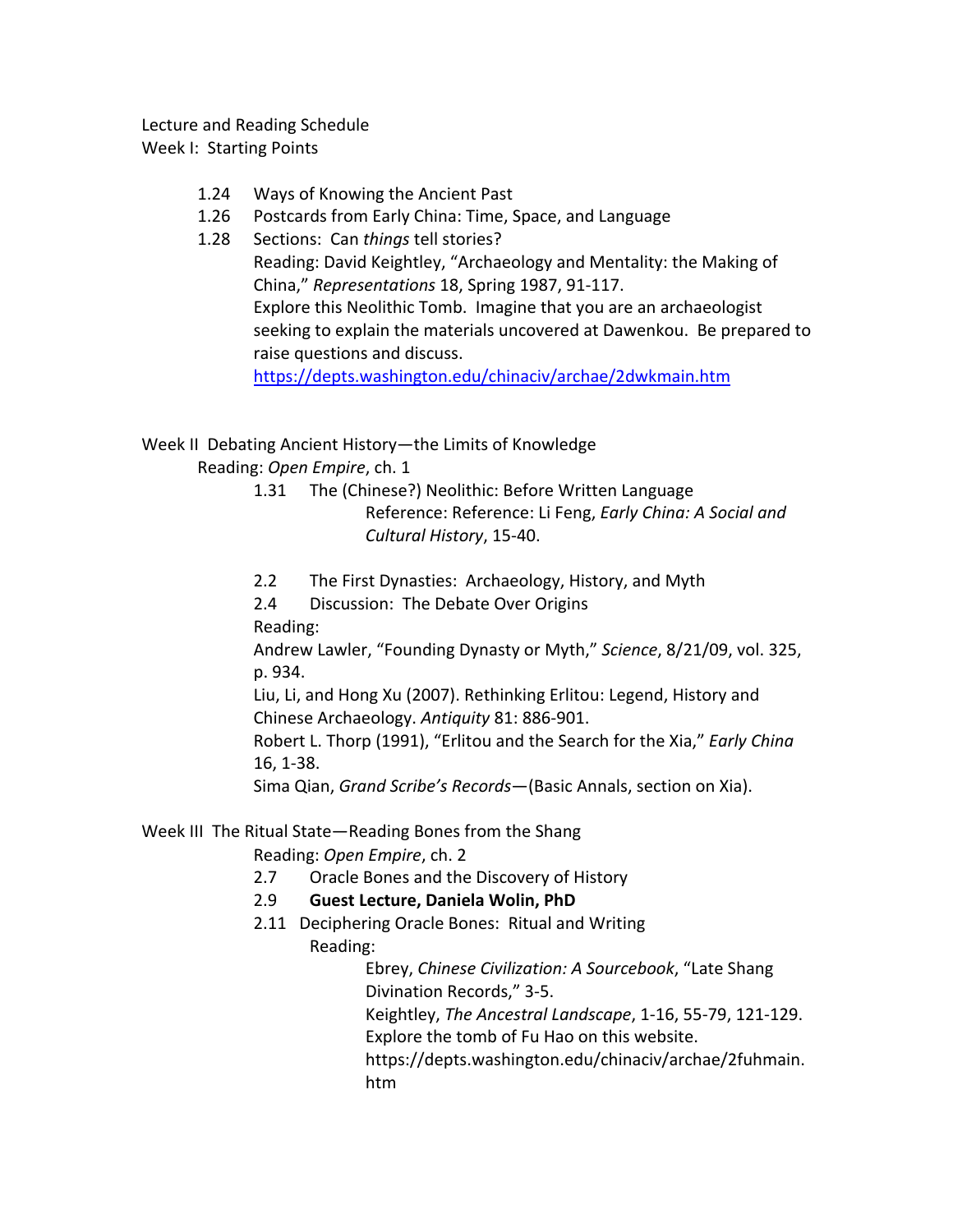Recommended:

Chapter 8: THE SHANG DYNASTY: THE EMERGENCE OF THE STATE IN CHINA. In Shelach-Lavi, G., 2015. *The Archaeology of Early China*. Cambridge: Cambridge University Press.

Week IV: The Patrimonial State: Zhou China

Reading: *Open Empire*, ch. 2

- 2.14 The Western Zhou: Inherited Legitimacy
- 2.16 The Eastern Zhou: War, Ideology and the Value of Expertise

2.18 Sections: Western Zhou Bronzes: Technique, Ritual, History, and Power

Readings: Lothar Ledderose, "Casting Bronze the Complicated Way," *Ten Thousand Things*, pp. 25-50.

> "Shang and Zhou Ritual Bronze Inscriptions," Gilbert L. Mattos, trans. *Hawai'I Reader in Traditional Chinese Chinese Culture*, pp. 13-17.

Excerpts from the *Classic of Poetry* 詩經, (with related material from the monumental Han Dynasty work of history by Sima Qian. Stephen Owen, *Anthology*, pp. 10-16.

### **Primary Source Paper #1** STUDENTS WILL BE DIVIDED INTO TEAMS FOR PRESENTATIONS

Week V Politics and Philosophy—Ideas in Context: Warring States Period

- 2.21 Confucius: A Man of His Moment and a Sage for the Ages
- 2.23 The Power of Ideas and Ideas about Power—the 100 Schools

2.25 Sections: Warring States Philosophers in Historical Context—The readings for today are excerpts by the great thinkers Confucius (Kongzi), Mozi, Mencius (Mengzi), Zhuangzi, Xunzi, and Han Feizi. Students should be divided into groups representing each thinker and read the writings of that thinker most carefully. They should prepare a brief group (5 minute) presentation making a case to a potential employer (the ruler of a state) as to the benefits of their political philosophy for government of that state and for their times. Note: Presentations will be graded.

Reading: Chapter Dossiers from Ivanhoe and Van Norden, *Readings in Classical Chinese Philosophy*.

Team Kongzi: Chapter 1 Team Mozi: Chapter 2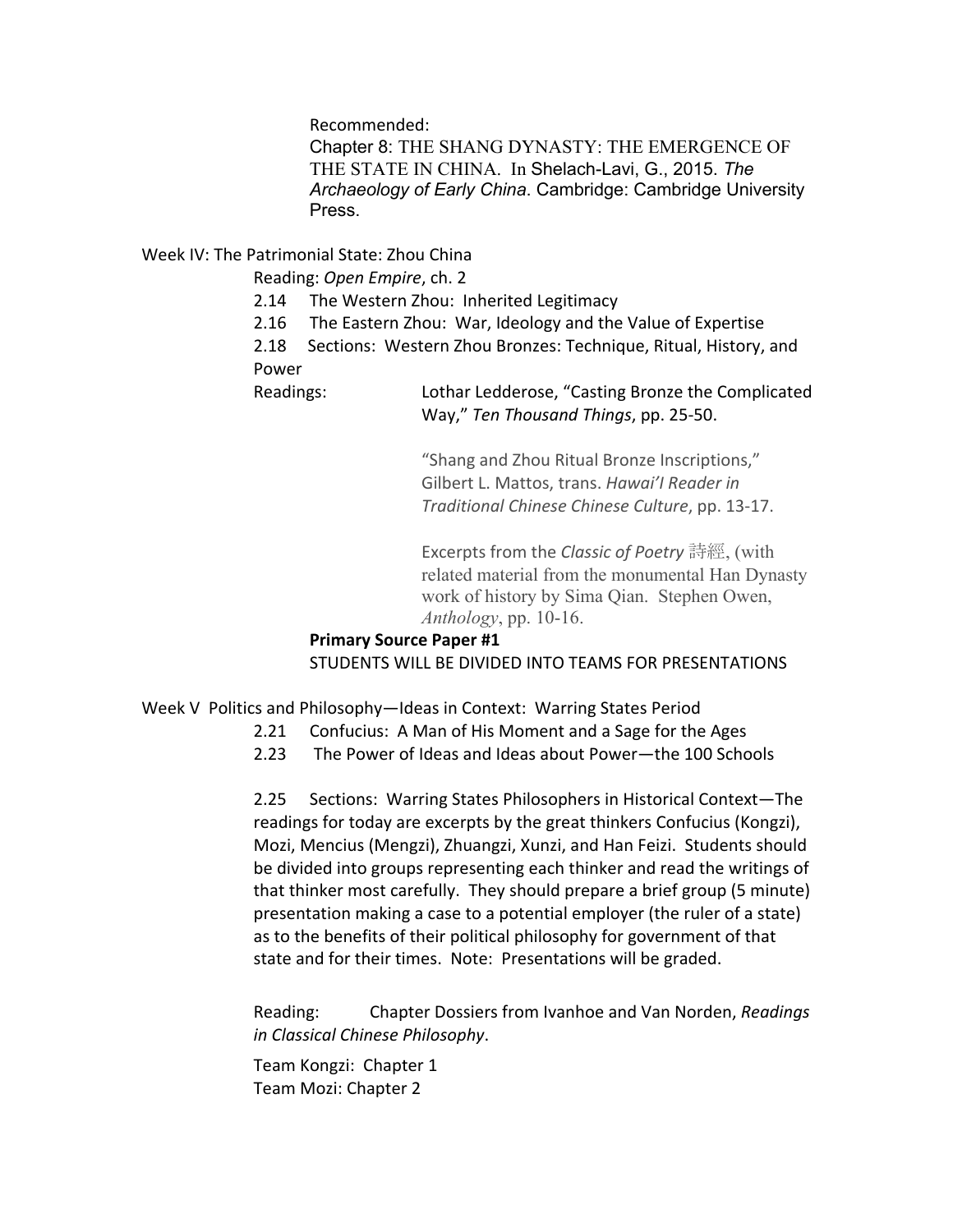Team Mengzi: Chapter 3 Team Zhuangzi: Chapter 5 Team Xunzi: Chapter 6 Team Han Feizi: Chapter 7

Week VI Inventing Empire—The Centralized State

Reading: *Open Empire*, ch. 3

- 2.28 Qin Shihuang: In Life and Death
- 3.2 The Political Life of an Empire: From Qin to Han
- 3.4 Sections: The Making of Qin: In Text and Object

Reading: Lothar von Falkenhausen (with Gideon Shelach), "Introduction: Archaeological Perspectives on the Qin 'Unification' of China," in *Birth of an Empire: The State of Qin Revisited*, 37-51.

> Ebrey, *Chinese Civilization: A Sourcebook*, "Penal Servitude in Qin Law," 51-53.

> Sima Qian, *Records of the Historian*, Burton Watson, trans. "Basic Annals of Qin Shihuang (Ch'in Shih Huang).

The Past in the Present: For an early  $21<sup>st</sup>$  century *imagining* of the productive tension between cultural and military power in the Warring States Period—see the following excerpt from the movie *Hero* (Zhang Yimou, 2002).

https://www.youtube.com/watch?v=B9WCCh09sIA

Week VII: The Limits of Empire: Views from the Margins—and the Heartland

- 3.7 Han Frontiers: War, Trade, Diplomacy, and the Making of History
- 3.9 Daily Life and After Life in Han China
- 3.11 Sections: Frontiers, Historical Writing, and the Making of Han China Reading:

*The Record of the Grand Historian*, introduction to Sima Qian, Stephen Owen, *Anthology*, p. 135, and "Letter in Reply to Ren An," pp. 136-142.

"The Xiongnu: Raiders from the Steppe," (excerpt from *Records of the Grand Historian* and *Discourses on Iron and Salt,* in Hawai'i Reader in Traditional Chinese Culture, pp. 169-173.

Nicola DiCosmo, *Ancient China and Its Enemies,* Chapter 6, "From Peace to War: China's Shift from Peace to Military Engagement," 206-254.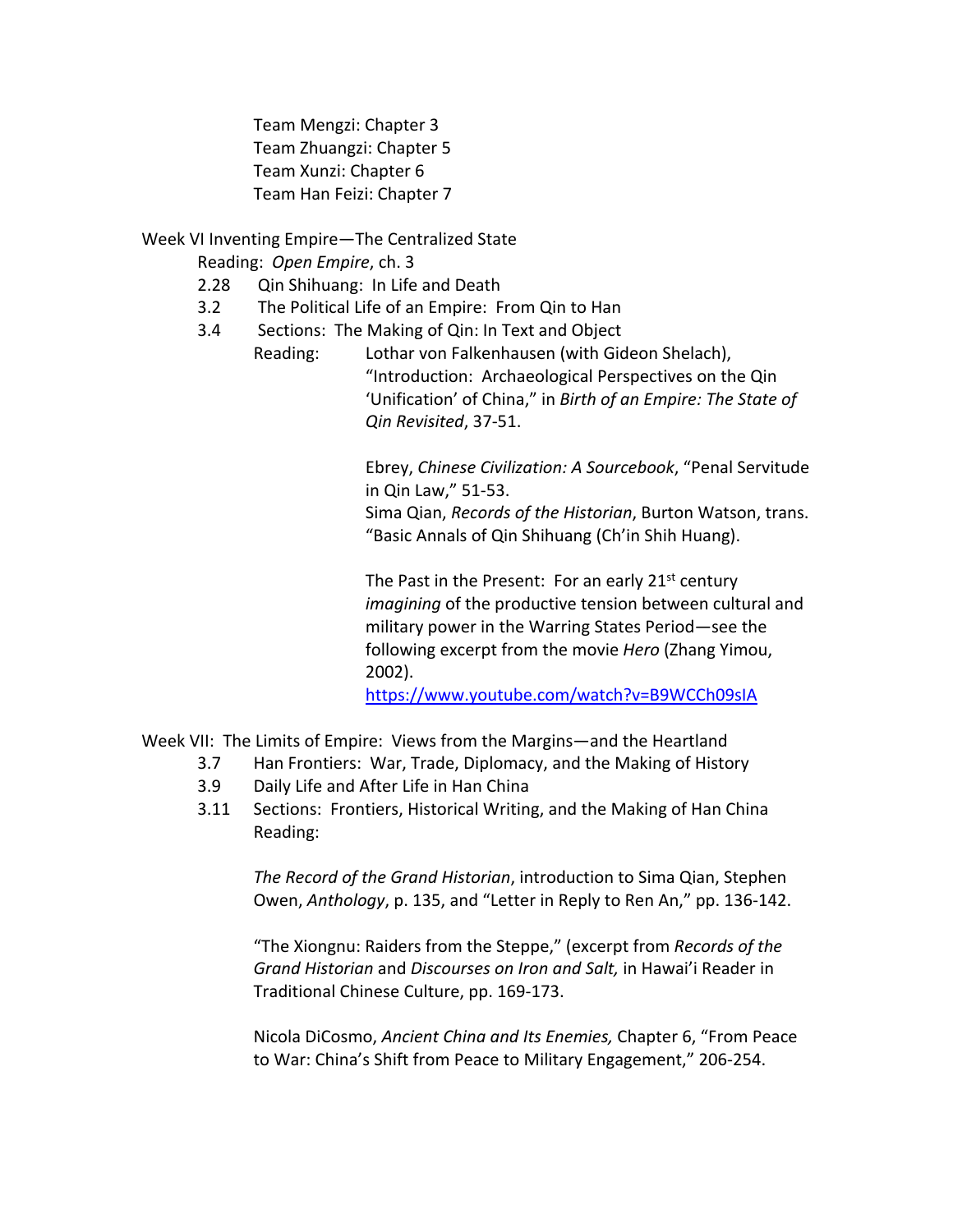## Week VIII The Creative Power of Disunity

Reading: *Open Empire*: ch. 4

- 3.14 Three Kingdoms, Six Dynasties: Politics and Personalities
- 3.16 Guest Lecture: Refashioning Medical Knowledge in Medieval China—S.J. Zanolini
- 3.18 Discussion—A Taste for the Strange—Six Dynasties Wonder Tales Robert Ford Campany, *A Garden of Marvels: Tales of Wonder from Early Medieval China*, Honolulu: University of Hawaii Press, 2015. Based on your reading of the introduction—and a selection of stories from *A Garden of Marvels*—be prepared to respond to the following question: What do these tales of the weird tell us about notions of orthodoxy, normality, and/or expectations for social behavior? For example, what do the stories you have chosen to read tell us about expectations related to gender, family relationships, death, the afterlife, gods and spirits, commerce, religion—or some other category of social behavior of your own choosing? Choose one category—identify several stories—and be prepared to share specific examples in class.

Reference: "The Ballad of Mulan" in Owen, *Anthology*, pp. 241-243.

## 3.21-3.25 SPRING BREAK

## Week IX Reintegration and Rulership

Reading: *Open Empire*, ch 5

- 3.28 Along the Grand Canal—Sui-Tang Reintegration
- 3.30 Everyday Life in the Tang Capital
- 4.1 Discussion: Urban Structure and Social Structure—in Tang Literature Reading:

Images of a city from the Tang: Du Mu's Yangzhou poems: Owen, pp. 630-632.

Edward Schafer, "The Glory of T'ang," in *Golden Peaches of Samarkand*, pp. 7-37.

Optional Reading: Heng Chye Kiang, *Cities of Aristocrats and Bureaucrats*, pp.1-66.

## **Primary Source #2 Paper Due**

Week X: Religion in Transition

Reading: Revisit *Open Empire*, ch. 4 for review!

- 4.4 Buddhism in Medieval China
- 4.6 Religious Daoism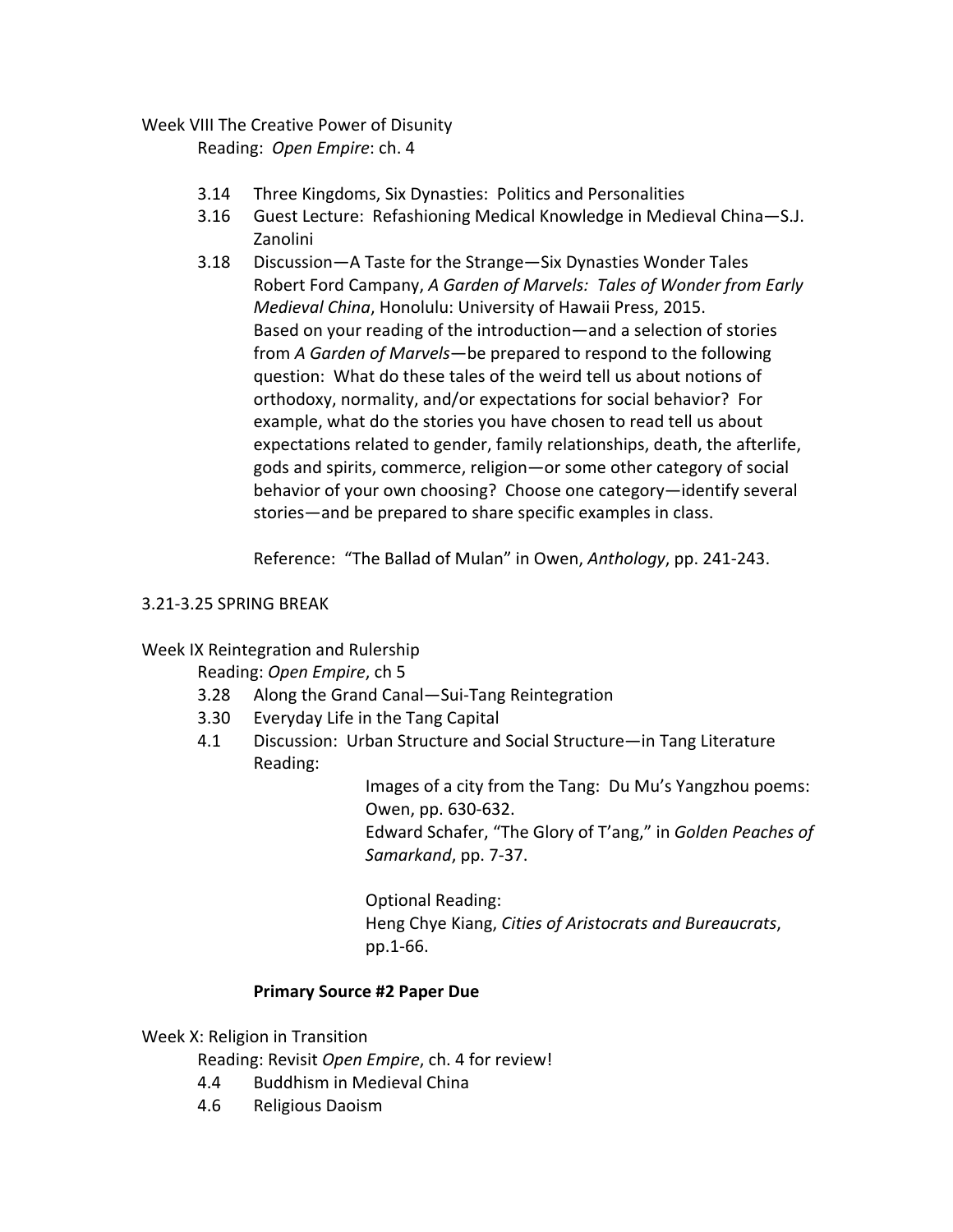4.8 Discussion: Exploring Medieval Chinese Buddhism through Primary Texts (Six Dynasties to late Tang) Reading:

> Buddhism and Indigenous Chinese Culture—Richard Mather, *Hawaii Reader in Traditional Chinese Culture*, 270-277.

"The Tale of Master Yuan of Mount Lu," Victor Mair and Tansen Sen, in *Hawai'i Reader in Traditional Chinese Culture*, 304-339.

Han Yu, "A Memorial on the Relic of the Buddha, Victor Xiong, *Hawaii Reader in Traditional Chinese Culture*, pp. 355-358.

"Political and Economic Problems Concerning Buddhism," Xinru Liu, *Hawaii Reader in Traditional Chinese Culture*

J.E.E. Pettit's "Food and Medicine in the Chinese Vinayas" in *Buddhism and Medicine: An Anthology of Premodern Sources*, ed. Pierce Salguero (2017), pp. 130-136.

Ann Heirman and Mathieu Torck's "Toilet Care in Buddhist Monasteries" *Buddhism and Medicine: An Anthology of Premodern Sources*, pp. 137-144.

Week XI Continuity and Change from Tang to Song

- 4.11 The Fall of the Tang—History and Romance
- 4.13 From Tang to Song: Political, Economic, and Demographic Change
- 4.15 Discussion: Tang Society in Literature Reading:

"The Poetry of the Rebellion," in Owen, *Anthology*, pp. 420-425. "Interlude: Xuanzong and the Prized Consort," Owen, pp. 441-453, 455- 458.

Bo Ju-yi, "On Laziness," Owen, pp.498-499 "Eating Bamboo Shoots," Owen, pp. 499-500 "Salt Merchant's Wife, Owen pp. 501-502.

(Start Reading Tackett—it's a whole book and you will want to dedicate some time to it!)

### Week XII China Transformed (or the Beginning of China "As We Know It?")

*Open Empire*, ch 6

- 4.18 The Shape of Empire: Song Politics and Diplomacy
- 4.20 Song Law and Society